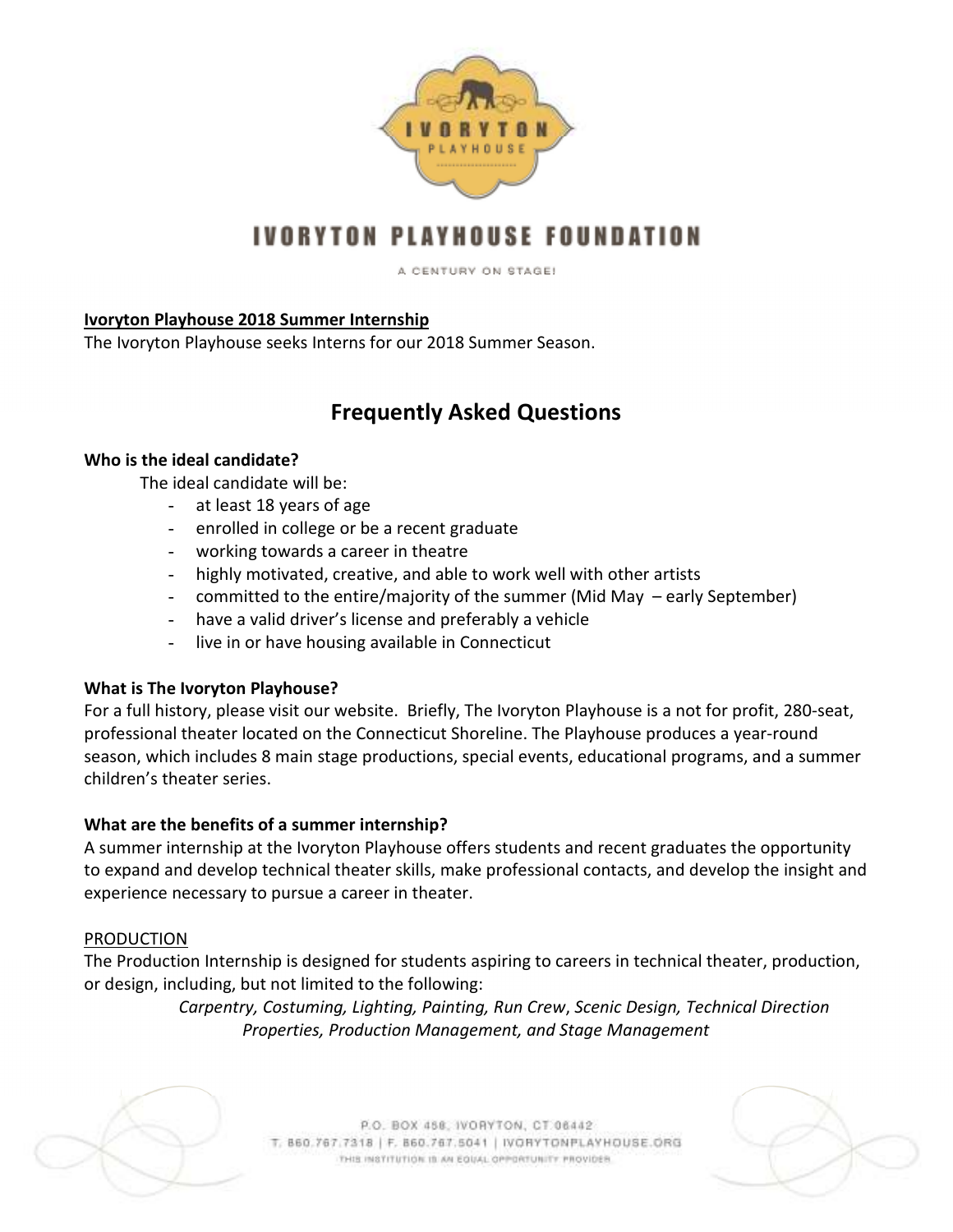

# IVORYTON PLAYHOUSE FOUNDATION

A CENTURY ON STAGE!

In order to gain a full, well-rounded experience, production interns will work side by side with the production staff in all areas of technical theater. Opportunities can include assisting with: set construction, electrics work, prop and costume acquisitions, show changeovers, building maintenance, and backstage crewing.

#### OTHER BENEFITS

- Gain practical experience and new technical skills
- \$100/week stipend
- Earn college credit
- Complimentary tickets to attend productions at Ivoryton Playhouse
- Build your resume
- Work closely with theater professionals and guest artists

## **What are the hours?**

Average 40 hours a week, depending on the build and show schedule. Off-days may vary. FLEXIBLE AVAILABILITY IS A MUST.

## **What is the application deadline?**

March 2nd, 2018. All Applications postmarked by that date will be accepted.

## **When can I expect to hear a decision?**

The internships positions will be filled by March 16th, 2018.

## **How many interns will you hire?**

We are looking to hire 6 production interns

## **Is there any interview process?**

Yes, we would like to meet you in person, and give you the opportunity to talk with us and see exactly what our theater is all about. On-site interviews are preferred, but travel distance to the theater will be taken into account. Phone interviews can be arranged if necessary.



P.O. BOX 458, IVORYTON, CT 06442 T. 860.767.7318 | F. 860.767.5041 | IVORYTONPLAYHOUSE.ORG THIS INSTITUTION IS AN EQUAL OPPORTUNITY PROVIDER.